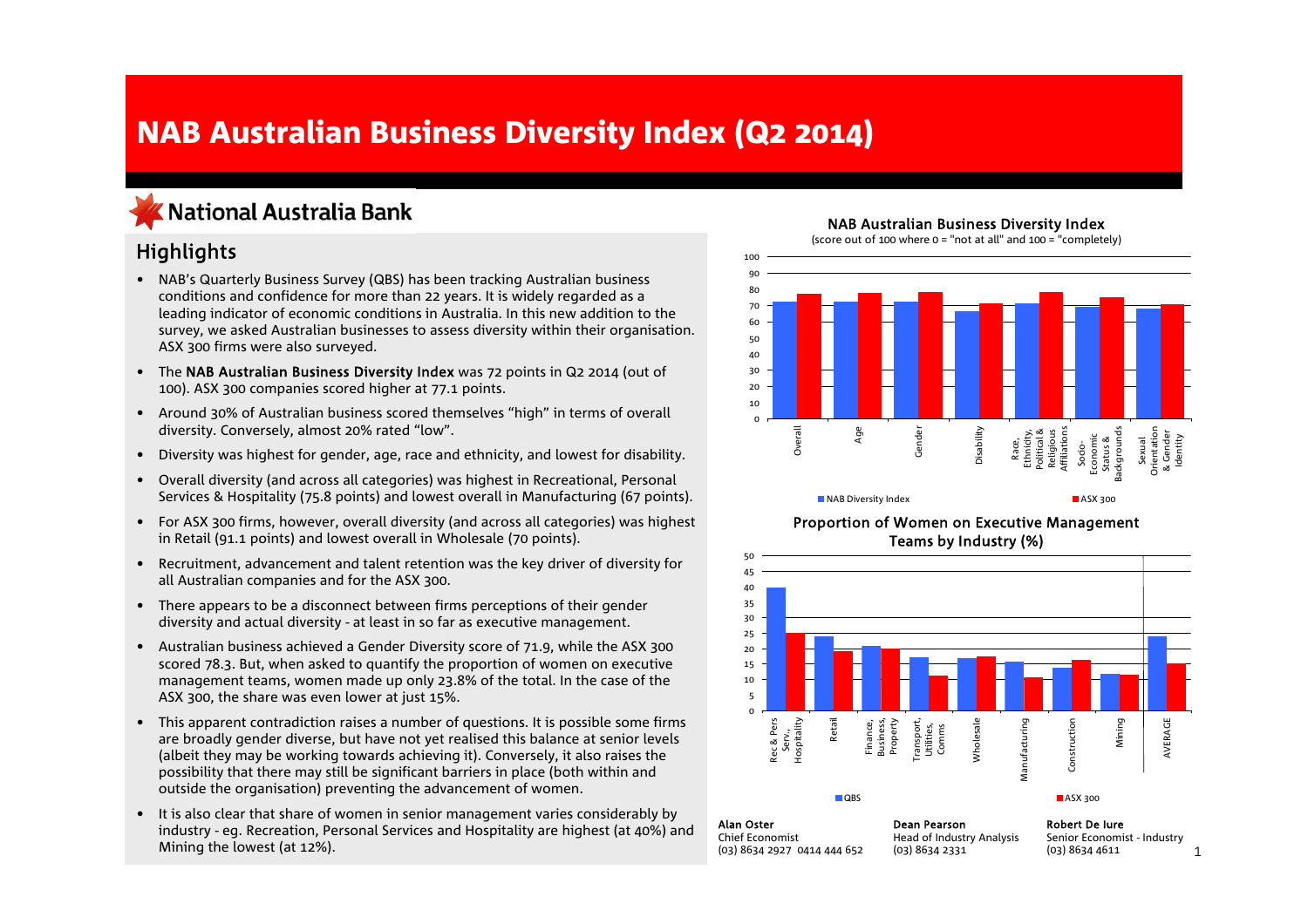## **NAB Australian Business Diversity Index - High, Medium, Low Responses**

- The "average" business diversity score masks a range of responses from "high" to "low" both in terms of overall diversity and across diversity sub-groups.
- For the broader Australian economy, around 20% of Australian business scored themselves "low" in terms of overall diversity. Conversely, almost 30% rated themselves as "high".
- By category, more than 35% of respondents said the extent that their organisation recognised and appreciated diversity was "high" for race, ethnicity, political and religious affiliations (highest of all groups).
- Sexual orientation and gender identity was next highest (33.8%), although 32.1% also said that the extent their organisation rated diversity around this issue was "low"
- Around one-third of respondents said that their organisational recognition of diversity based on gender (33.3%) and socio-economic backgrounds and status (33.1%) was "high".
- In contrast, only 22.1% said organisational recognition of diversity around disability was "high", with 33.3% identifying it as "low" (highest of all groups).
- ASX 300 companies report higher levels of diversity across all key areas.
- Progress was most apparent with regards to race, ethnicity, political and religious affiliations, where almost 43% rated organisational recognition "high", followed by socio-economic backgrounds and status (40.3%).
- Recognition of disability was however lowest with only 23.5% rating it "high" and 20.6% rating it "low".
- While 34.9% recognised organisational diversity for sexual orientation and gender identity "high", it is notable that 27% of respondents also rated this category "low" (the highest of all groups).



NAB Australian Business Diversity Index Range: ASX 300

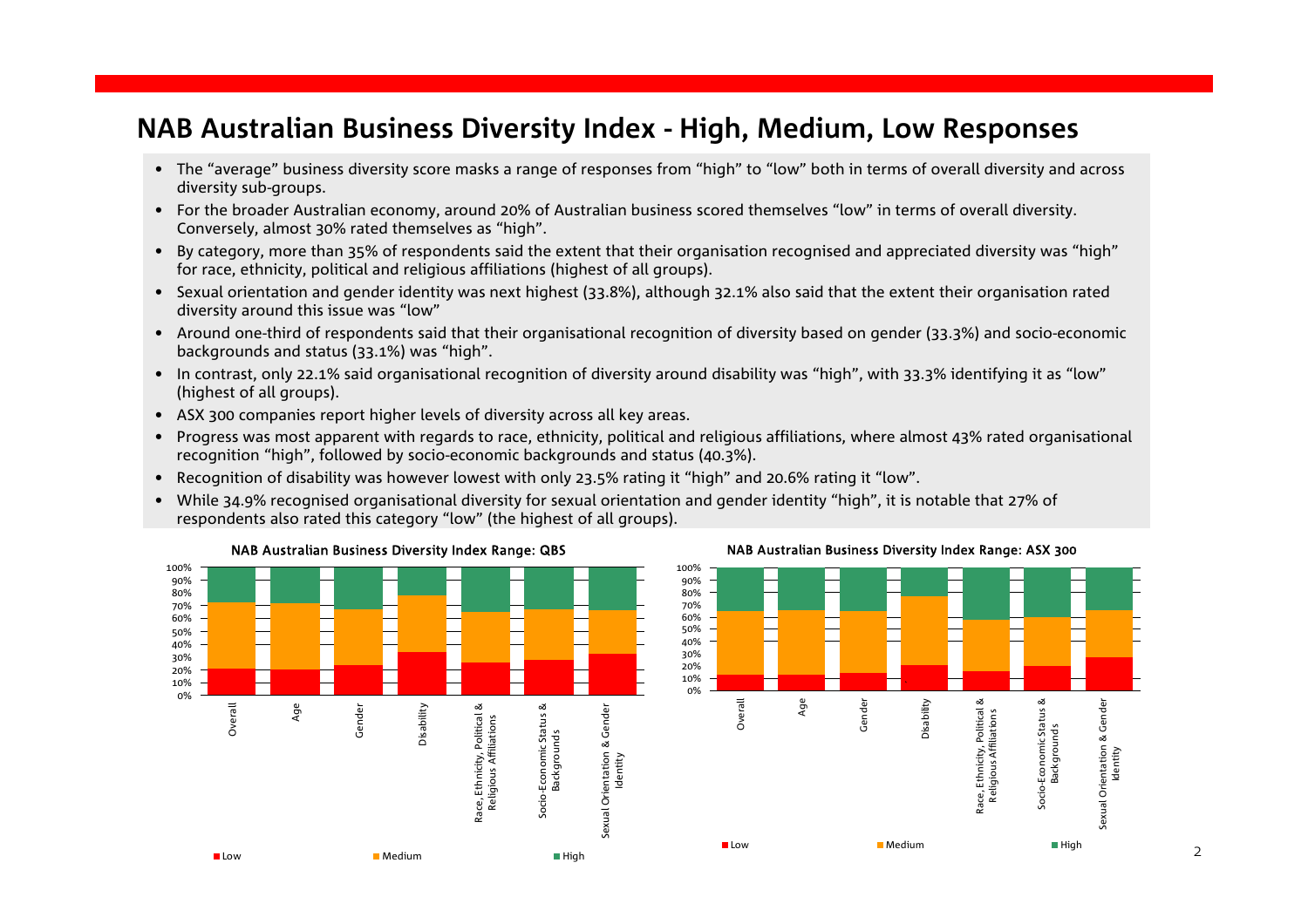# **Drivers of Recognition & Appreciation of Diversity**

- Over the past 20 years, diversity and inclusion has grown as a key corporate imperative. There are a myriad of reasons why an organisation strives to build a more diverse and inclusive workforce.
- According to the survey, Recruitment, Advancement and Talent Retention was overwhelmingly the key driver of recognition and appreciation of diversity for all Australian companies and for the ASX 300.
- For the broader economy, Improved Customer Service and Satisfaction was the next biggest driver of diversity, followed by CEO/Executive Management Commitment.
- In contrast, CEO/Executive Management and Corporate Reputation and Brand were the next biggest drivers of diversity among ASX 300 companies.
- Improved Customer Service and Satisfaction, Performance Optimisation/Profit and Legal and Compliance Issues were much bigger drivers of recognition and appreciation of diversity in the broader economy when compared to ASX 300 companies in general.



## Drivers of Recognition & Appreciation of Diversity

"NAB believes that investing in its employees is crucial to building a sustainable business. It is committed to building diversity and inclusion into everything it does - how the organisation works together and how it does business.

A diverse and inclusive workforce is not only good for NAB's employees, it is also good for its business. It helps NAB attract and retain talented people, create more innovative solutions, and be more flexible and responsive to its customers' needs".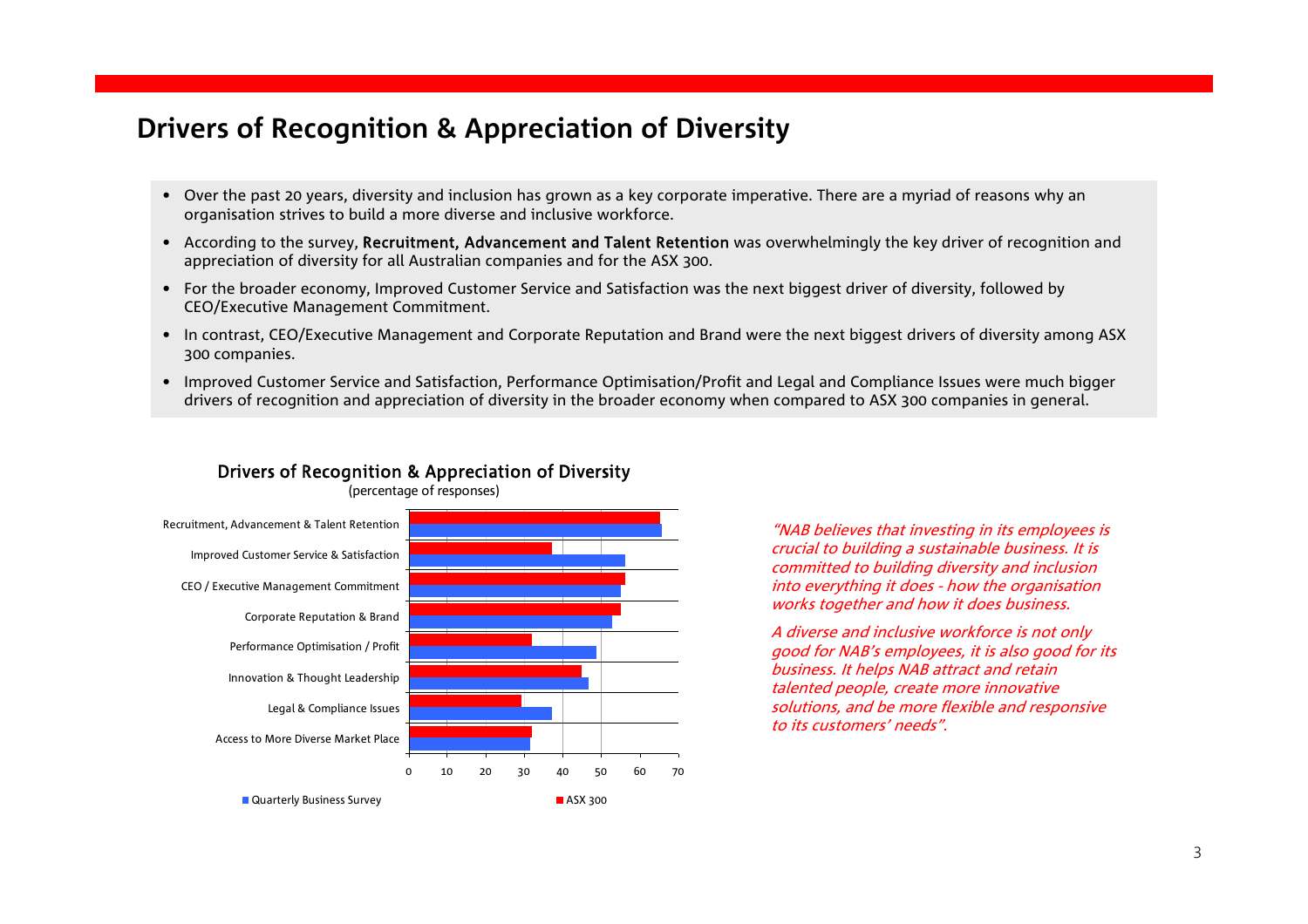# **NAB Australian Business Diversity Index & Drivers by Employment Size**

- Diversity varies by employment size.
- Across the broader Australian economy, overall diversity was highest for firms employing 200+ people. Diversity in firms employing 200+ people was also highest in all diversity categories except Disability, where mid-sized firms employing 50-99 people scored the highest.
- Diversity was lowest in small firms employing 35-49 people and lowest across all diversity groups.
- Interestingly, firms employing 200+ people scored highest for diversity by Race, Ethnicity, Political and Religious Affiliation, while those employing 100-99 rated diversity by Gender highest. In contrast, smaller firms employing 50-99 and 35-49 people scored highest for diversity by Age.
- All groups rated their diversity lowest for Disability, except small firms employing 35-49 people, who were least diverse for Socioeconomic Backgrounds and Status.
- For the biggest employers, the key driver of diversity is clearly Recruitment, Advancement and Talent retention. Conversely, the largest employers were least motivated by Performance Optimisation and Profit as a driver of diversity.
- Profit and Performance were considerably more important for firms employing between 35 to 99 people.
- CEO/Executive Management Commitment was another important driver for the largest employers.
- Improved Customer Service and Satisfaction was more important for smaller firms, compared to larger organisations.



## Drivers of Recognition & Appreciation of Diversity by Employment Size: QBS (% of responses)

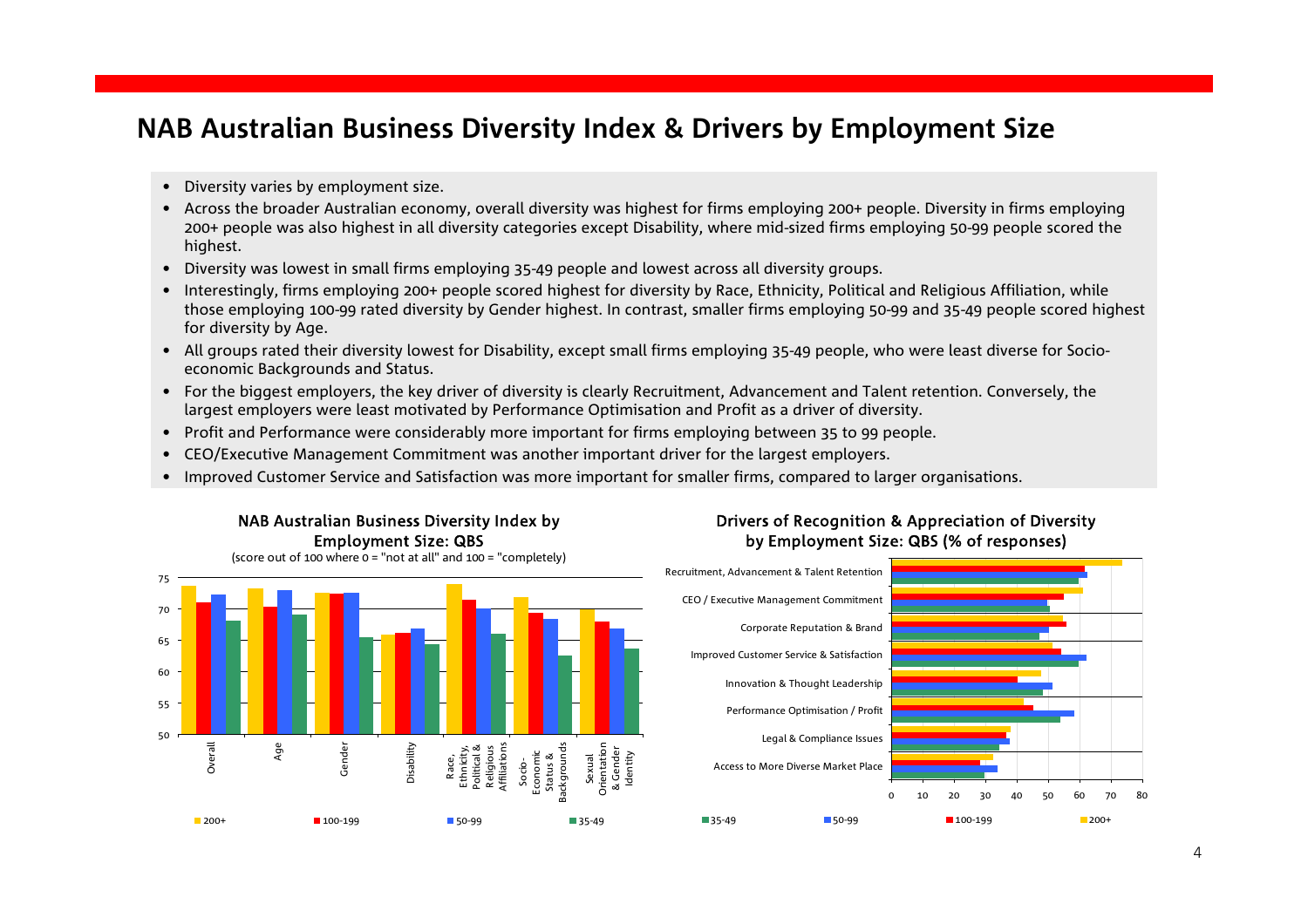# **NAB Australian Business Diversity Index by Industry**



### NAB Australian Business Diversity Index by Industry: QBS

### NAB Australian Business Diversity Index by Industry: ASX 300

Overall diversity for all Australian business was highest in the Recreational, Personal Services & Hospitality sector. This industry also rated their recognition and appreciation of diversity highest for all key diversity factors - Age, Gender, Disability, Race/Ethnicity, Socioeconomic Status and Sexual Orientation. Manufacturing and Construction firms generally rated diversity lowest across nearly all factors. The biggest variation was noted in Gender diversity, where the Mining sector lagged considerably.

In contrast, overall diversity among ASX 300 firms was highest in the Retail industry. Wholesale firms were least diverse overall, with Finance, Business and Property also performing relatively poorly. The variance in recognition of diversity between the best and worst performing industries in the ASX 300 was especially apparent for Sexual Orientation and Gender Identity (Retail best; Manufacturing worst) and Disability (Retail best; Transport, Utilities and Communications worst).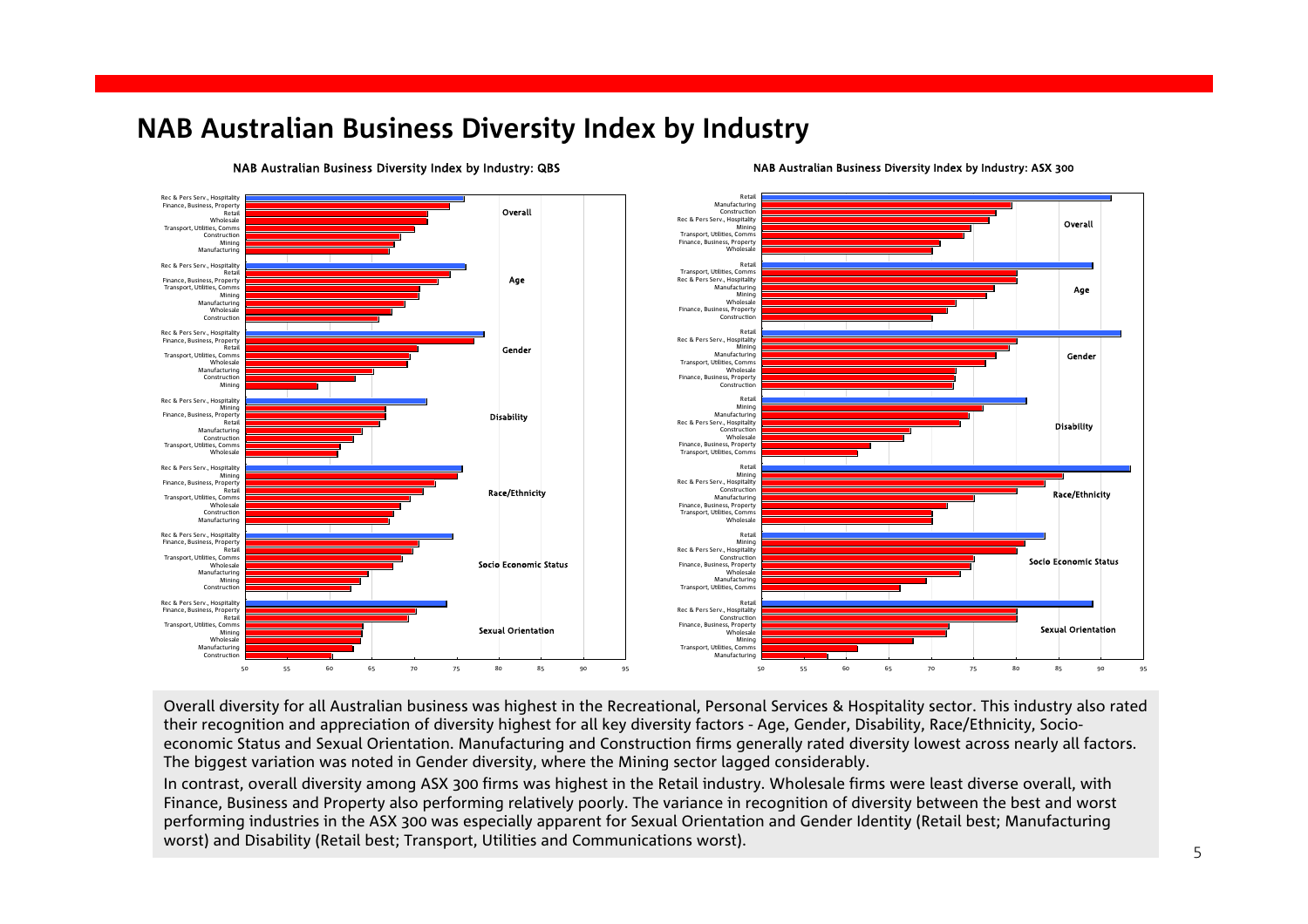# **Drivers of Recognition & Appreciation of Diversity by Industry**



Drivers of Recognition & Appreciation of Diversity by Industry: QBS (% of responses)

Drivers of Recognition & Appreciation of Diversity by Industry: ASX 300 (% of responses)

For the broader economy, Recruitment, Advancement and Talent Retention was identified as the key driver of recognition and appreciation of overall diversity in nearly all industries (especially Mining), with the exception of Retail where Customer Service was the main driver of diversity. Conversely, fewer industries cited Legal Compliance as a key driver of diversity, particularly in the Finance, Business and Property Sector. Also notable, while Customer Service and Satisfaction is a key driver for Retail and Recreation, Personal Services and Hospitality industries, it was relatively less important for the mining sector.

Recruitment, Advancement and Talent retention was most cited as the key motivator for ASX 300 companies in general, but its importance among different industry groups was much more varied when compared to the broader economy. Indeed, while respondents in Recreation, Personal Services and Hospitality were overwhelmingly positive about this factor, it did not play a significant role in Retail, where diversity was mostly driven by Customer Service and Satisfaction.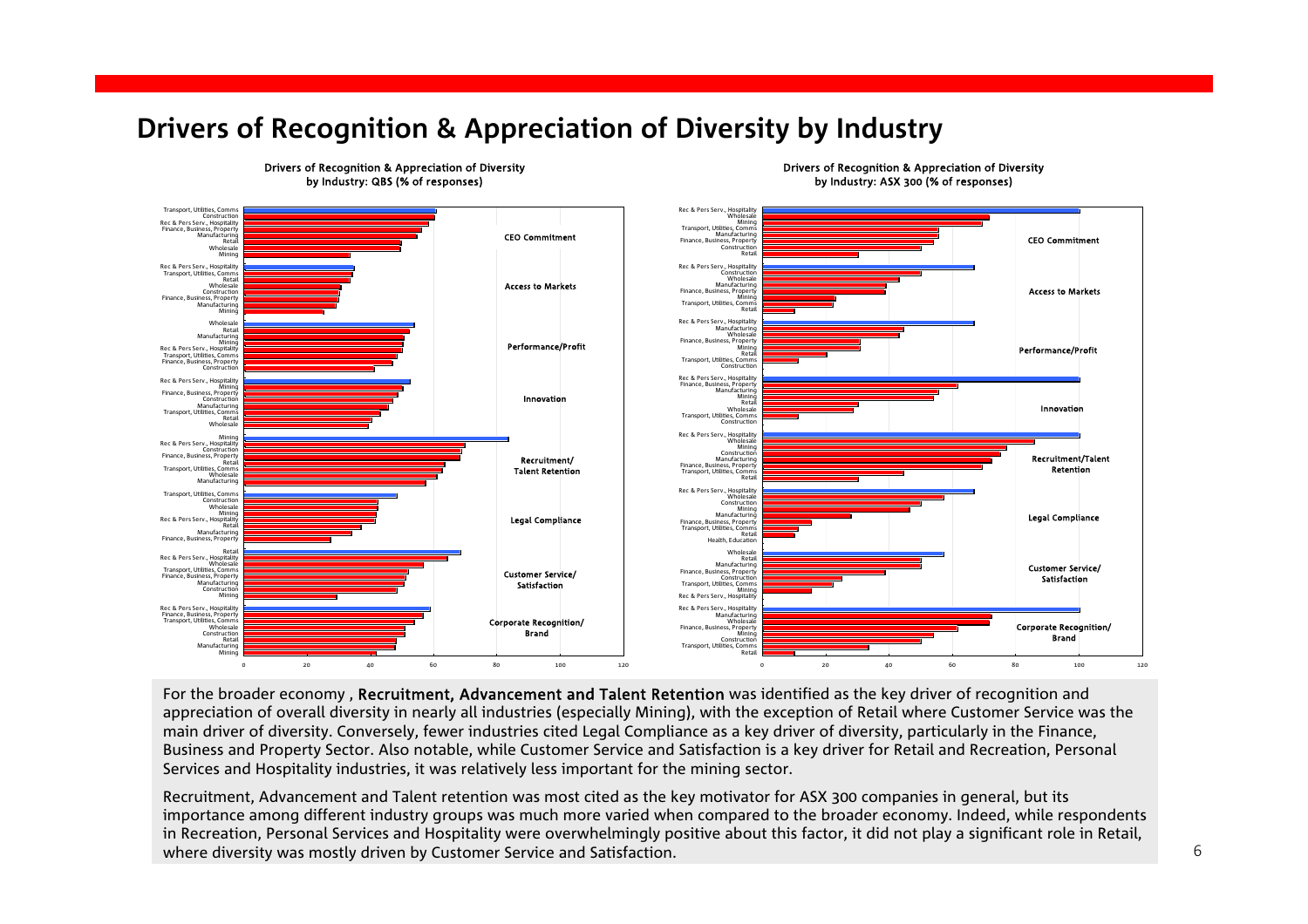## **Proportion of Women on Executive Management Teams**

- There is a growing body of research that suggests companies with more diverse top teams may also be superior financial performers - albeit the exact relationship is difficult to quantify. Some prefer to see diversity as leading indicator of corporate health rather than an end in itself.
- When asked about diversity from a gender perspective, on average Australian business achieved a Gender Diversity Index score of 71.9 (out of 100), while ASX 300 companies scored 78.3.
- In contrast, when asked to identify the proportion of women on their executive management teams, Australian business on average report that women make up only 23.8% of the total. In the case of ASX 300 companies, the share was even lower at just 15%.
- Hence, there appears to be a disconnect between firms perceptions of their gender diversity and actual diversity - at least in so far as executive management.
- It is also clear that while employment size does appear to be a significant factor influencing gender diversity at senior management levels, the industry in which you are employed appears to be an important differentiator.
- For example, Recreation, Personal Services and Hospitality report a much higher share of female senior executives than other industries overall (39.7%) and for ASX 300 companies (25%)
- In contrast, Mining has the lowest share overall (11.7%) and is also one of the lowest for ASX 300 firms (11.5%). That said, ASX 300 Manufacturing firms are the lowest across the economy at just 10.7%.



### Proportion of Women on Executive Mangement Team by Employment Size: QBS (%)

## Proportion of Women on Executive Management Team (%)







7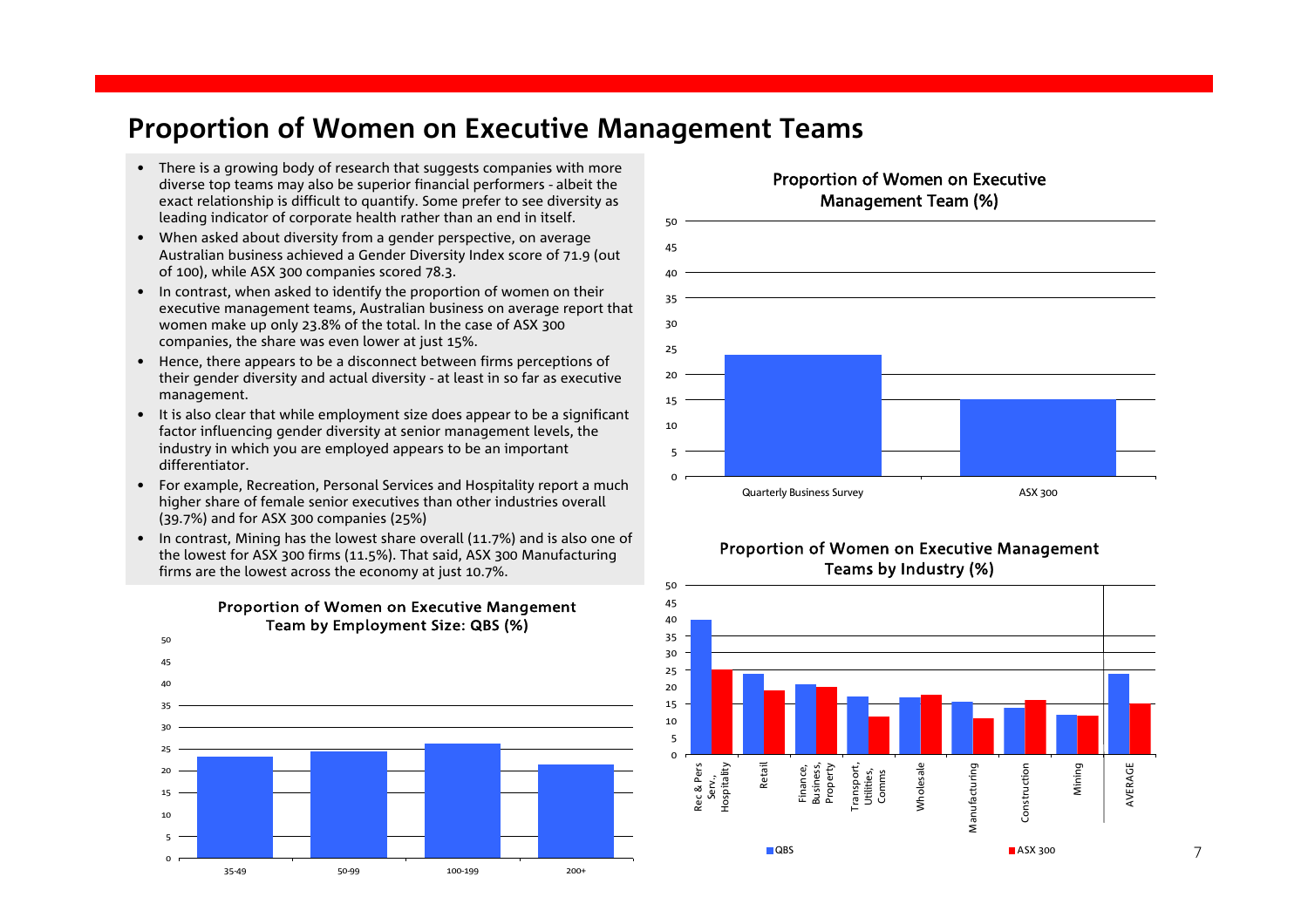# **Appendix: About the NAB Australian Business Diversity Index**

'Diversity' represents a large group comprised of different people with different experiences. These differences include race, colour, religion, gender, national origin, sexual orientation, age, disability, veteran status or citizenship. Diversity does not address how these different people function or work - this is inclusion.

'Inclusion' enables organisations to strive to have all people valued, not just for their abilities, but also for their unique qualities and perspectives to realise diversity of thought. Diversity and inclusion are therefore related but different concepts. You can have a diverse workforce without inclusion; and inclusion without diversity.

The NAB Quarterly Business Survey (QBS) has been tracking Australian business conditions and confidence for more than 22 years. It is widely regarded as a leading indicator of economic conditions in Australia.

The QBS covers over 900 firms across the non-farm business sector. In this new addition to the survey, we asked Australian businesses to assess diversity within their organisation.

Respondents were asked to assess to what extent their organisation recognised and appreciated diversity across the following areas:

- by age;
- by gender;
- by disability;
- by race, ethnicity, political and religious affiliations;
- by socio-economic status and backgrounds;
- by sexual orientation and gender identity; and
- "overall"

Results are presented for the broader Australian business community based on the QBS and for ASX 300 companies. The NAB Australian Business Diversity Index represents a score from 0 to 100, where 0 is "not at all" diverse and 100 is "completely" diverse.

Respondents were also asked to nominate key factors that drive the recognition and appreciation of diversity within their organisation.

Finally, survey participants were asked to identify the proportion of their executive management team that is female.

While the first 2 questions (and indeed the index itself) is based upon business' own the perception of their diversity, this question provides a somewhat more objective measure, albeit only in relation to gender.